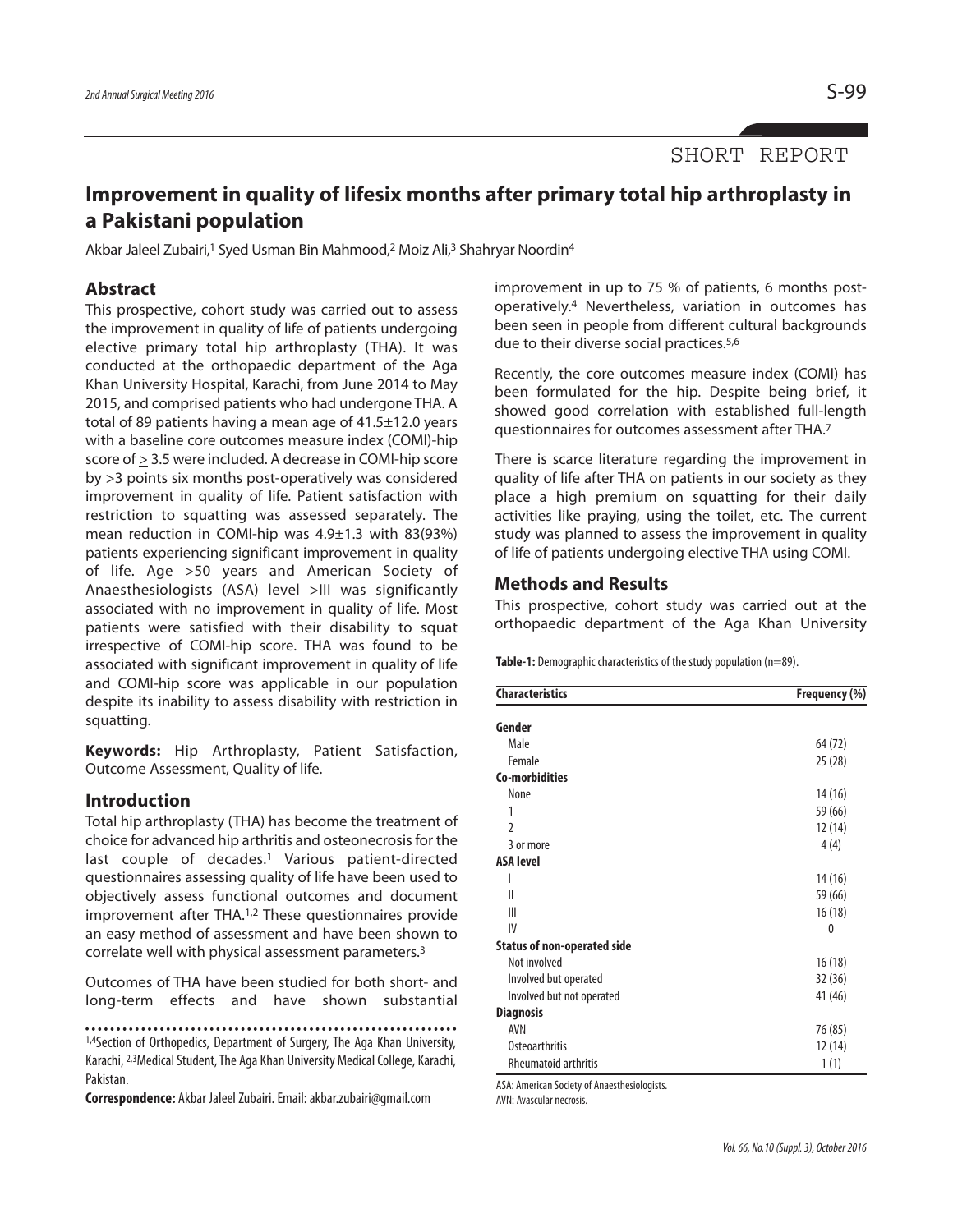Table-2: Effect of patient characteristics on improvement in quality of life.

| <b>Characteristics</b>              | <b>Improvement in quality of life</b> |              | P-value |
|-------------------------------------|---------------------------------------|--------------|---------|
|                                     | Yes $(\%)$                            | No(%)        |         |
| Age stratified (years)              |                                       |              | 0.003   |
| < 50                                | 66 (98.5)                             | 1(1.5)       |         |
| >50                                 | 17(77)                                | 5(23)        |         |
| Gender                              |                                       |              | 0.11    |
| Male                                | 58 (90)                               | 6(10)        |         |
| Female                              | 25 (100)                              | 0            |         |
| BMI stratified (kg/m <sup>2</sup> ) |                                       |              | 0.06    |
| <30                                 | 49 (98)                               | 1(2)         |         |
| >30                                 | 34 (87)                               | 5(13)        |         |
| ASA status stratified               |                                       |              | 0.001   |
| I and II                            | 72 (98.5)                             | 1(1.5)       |         |
| III and IV                          | 11(69)                                | 5(31)        |         |
| Co-morbidities stratified           |                                       |              | 0.73    |
| $<$ 2                               | 68 (93)                               | 5(7)         |         |
| >2                                  | 15 (94)                               | 1(6)         |         |
| Status of non-operated side         |                                       |              | 0.13    |
| Not involved                        | 15 (94)                               | 1(6)         |         |
| Involved but operated               | 32 (100)                              | $\mathbf{0}$ |         |
| Involved but not operated           | 36 (88)                               | 5(12)        |         |
| <b>Diagnosis</b>                    |                                       |              | 0.62    |
| AVN                                 | 70 (92)                               | 6(8)         |         |
| <b>Osteoarthritis</b>               | 12 (100)                              | 0            |         |
| <b>Rheumatoid arthritis</b>         | 1(100)                                | $\mathbf{0}$ |         |
| Post-operative complications        |                                       |              | 0.06    |
| None                                | 78 (95)                               | 4(5)         |         |
| <b>Dislocation</b>                  | 3(75)                                 | 1(25)        |         |
| Infection                           | 2(67)                                 | 1(33)        |         |

ASA: American Society of Anaesthesiologists

AVN: Avascular necrosis

BMI: Body mass index.

Hospital (AKUH), Karachi, from June 1, 2014 to May 31, 2015, and comprised patients who had undergone THA. Approval was obtained from the institutional ethics committee. All patients were followed up for 6 months post-operatively and their improvement in quality of life was measured using COMI-hip score. Non-probability, consecutive sampling was adopted.

Patients aged 18-90 years who underwent elective primary THA for arthritis or osteonecrosis having a baseline COMI-hip score of >3.5 were included. In contrast, patients undergoing revision THA or THA for other indications (failed hip surgery, neck of femur fracture, pathological fracture) were excluded.

Informed consent wastaken from all participants and preoperative COMI-hip score was calculated. Procedures were performed by an orthopaedic faculty member and patients subsequently followed in clinic routinely. The final assessment of quality of life was done six months

#### post-operatively.

Data analysis was done using SPSS 20. Mean and standard deviations (SD) were calculated for continuous variables, whereas categorical variables were expressed as frequency and percentages. Chi-square test was applied to assess associations between patient characteristics and improvement in quality of life, whereas independent sample t-test was used to assess the difference in mean COMI-hip score in patients feeling satisfied or dissatisfied with their inability to squat.  $P \le 0.05$  was considered significant.

Of the 89 patients, 64(71.9%) were men and 25(28.1%) were women. The overall mean age was 41.5±12.0years and mean body mass index (BMI) was 29.0±4.4kg/m2. Moreover, 76(85.4%) patients were diagnosed with a vascular necrosis (AVN). Besides, 14(15.7%) patients were at level I according to American Society of Anaesthesiologists (ASA) physical status classification system, 59(66.3%) at level II, 16(18%) at level at level III, while none of the patients were at ASA IV level (Table-1).

Post-operative complications included dislocation in 4(4.5%) patients and surgical site infection in 3(3.4%).

The mean COMI-hip score was 8.2±1.0 before operation and  $3.3\pm1.2$  six months after the operation, showing a mean reduction of  $4.9\pm1.3$ . Considering a decrease in COMI-hip of  $\geq$  3 as significant, 83(93%) patients experienced a significant improvement in quality of life.

There were 67(75.3%) patients whose age was <50 years compared to 22(24.7%) patients aged  $\geq$ 50 years. Improvement in quality of life was observed in 66(98.5%) patients aged <50 years and in 17(77.3%) patients  $\geq 50$ years (p=0.003). Of the 73(82%) patients with ASA I-II levels, improvement in quality of life was observed in 72(98.6%) patients compared to 11(68.8%) patients with level III (p=0.001). No other significant association was found with other patient characteristics (Table-2).

When asked about satisfaction with their restriction to squatting, 73(82%) responded as being satisfied. No significant association was found between satisfaction with squatting restrictions and COMI-hip score (p=0.12) or improvement in quality of life (p=0.93).

## **Conclusion**

Concerns have been raised that quality of life scores may not reflect the difficulty faced by patients due to postoperative restrictions in squatting and kneeling, especially in societies where these are part of routine religious and cultural activities. Fujita et al. showed that despite significant improvements in functional scores,